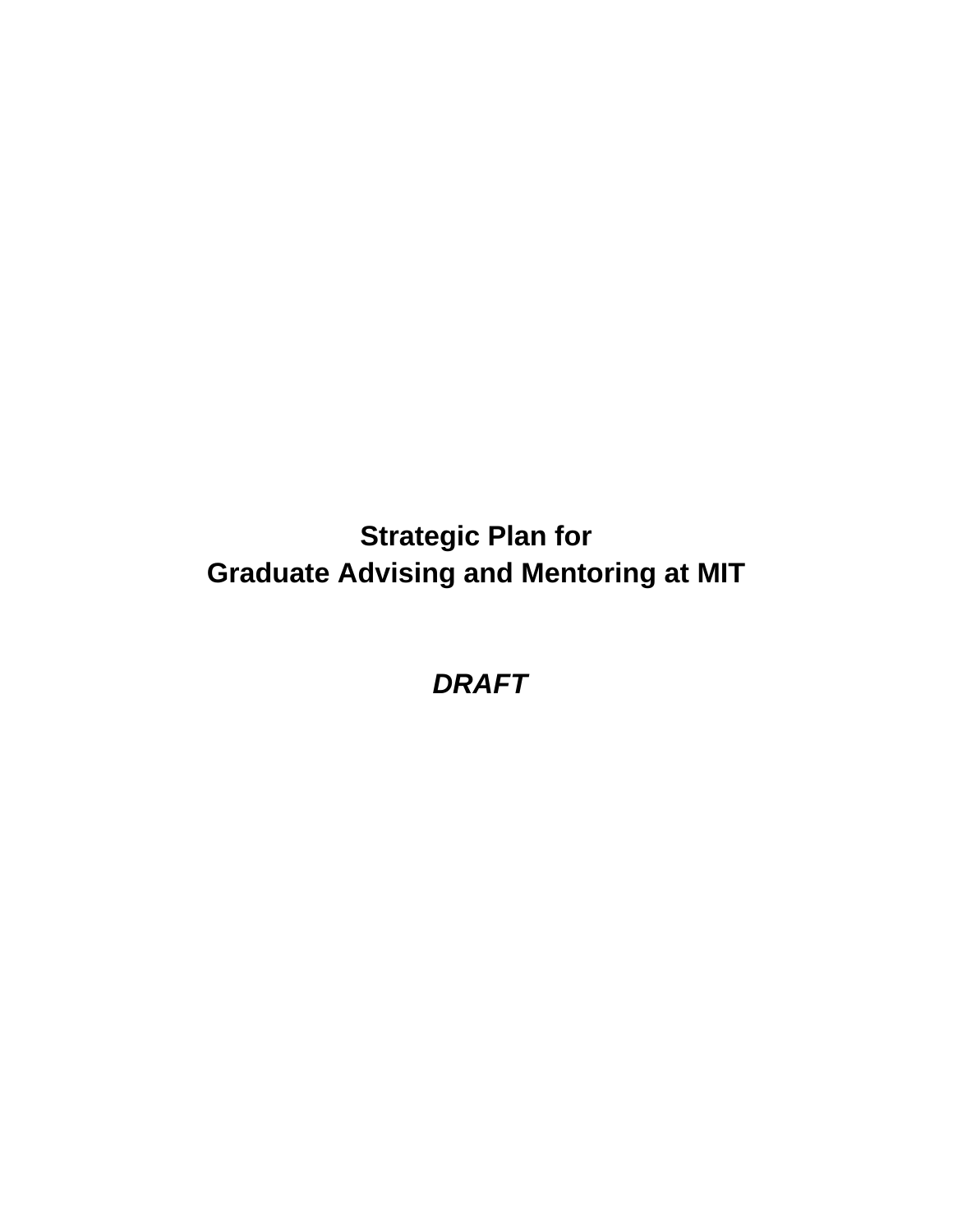# **Table of Contents**

|                                       | Page           |
|---------------------------------------|----------------|
| <b>Executive Summary</b>              | 3              |
| Introduction                          | 4              |
| Mission, Vision and Values Statements | $\overline{7}$ |
| <b>Essential Infrastructure</b>       | 8              |
| Goal 1 - Objectives and Strategies    | 10             |
| Goal 2 - Objectives and Strategies    | 12             |
| Goal 3 - Objectives and Strategies    | 14             |
| Goal 4 - Objectives and Strategies    | 16             |
| Appendix A - Committee Members        | 18             |

A supplemental document for recommended Tactics for each Strategy can be found [here.](https://gradadvisingmentoring.mit.edu/sites/default/files/media/documents/2022-04/supplemental-document-to-the-draft-strategic-plan-for-graduate-advising-and-mentoring.pdf)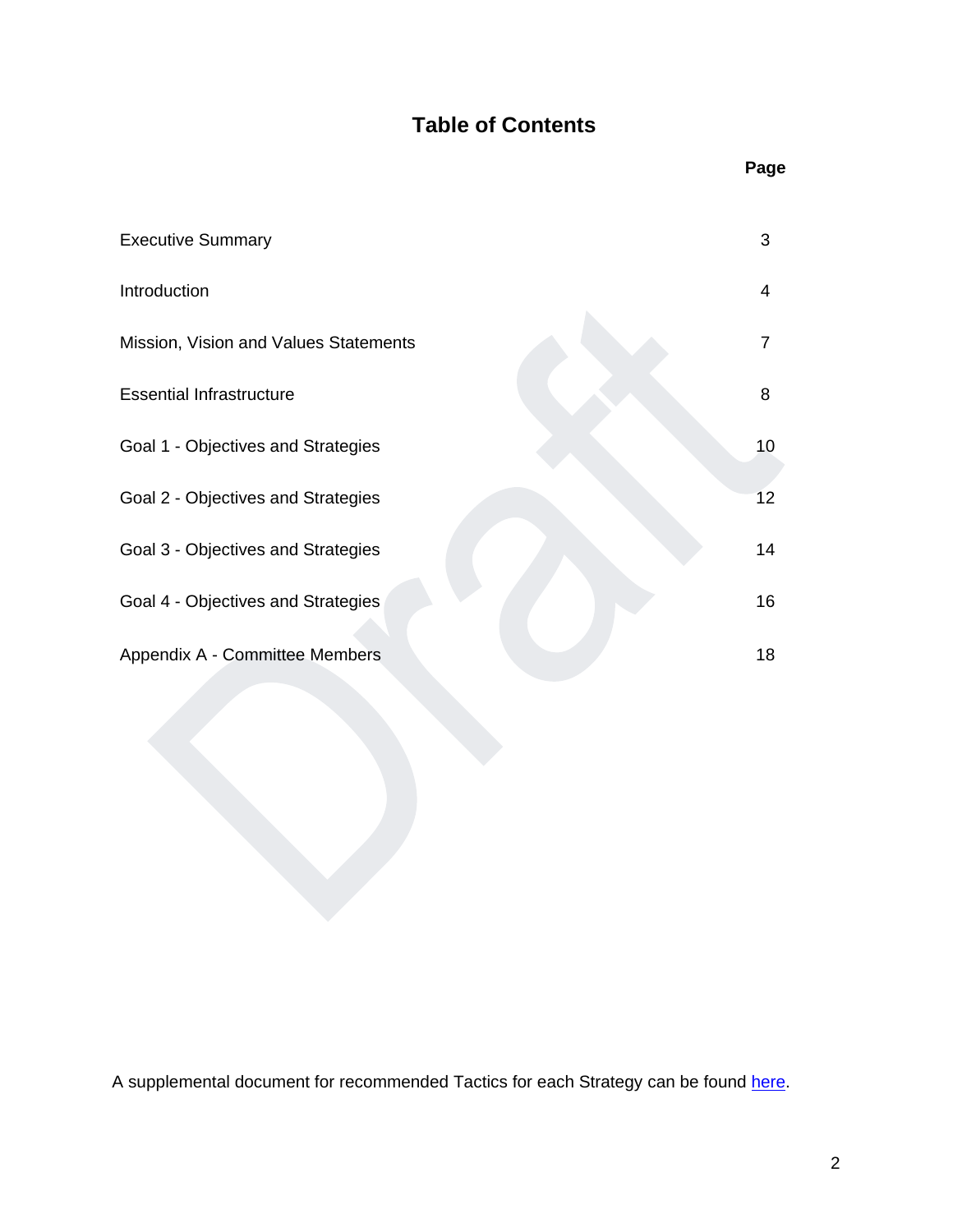# **Executive Summary**

## <span id="page-2-0"></span>**This Strategic Plan provides a framework for MIT to achieve its [Vision](#page-6-0) for excellence in graduate advising and mentoring and has three critical priorities:**

- Provide to faculty, thesis supervisors, and graduate students professional development **resources** designed to promote excellence in mentoring and advising. The [Center for Excellence](#page-7-0) in Graduate Advising and Mentoring will be the primary infrastructure and will be advised by an Institute [Committee on Graduate Advising and](#page-7-0) Mentoring.
- Develop a **structured feedback system** of evaluation of advising and mentoring that is constructive, fair, and straightforward to implement; fosters continuous improvement; and has appropriate protections.
- **Prevent** negative advising and mentoring experiences as much as possible, and when they occur, **address** them promptly and appropriately. A centralized [Advising and](#page-8-0) [Mentoring Grievance Response](#page-8-0) Team will serve as an entry point for graduate students to report advising and mentoring grievances.



**Advising and Mentoring** Grievance Response Team

Upon completion of its ongoing robust stakeholder engagement process, the Committee will deliver a final Strategic Plan on Graduate Advising and Mentoring to the Chair of the Faculty, Provost, Chancellor, Vice Chancellor, Faculty Policy Committee, Committee on Graduate Programs, and other appropriate offices and committees.

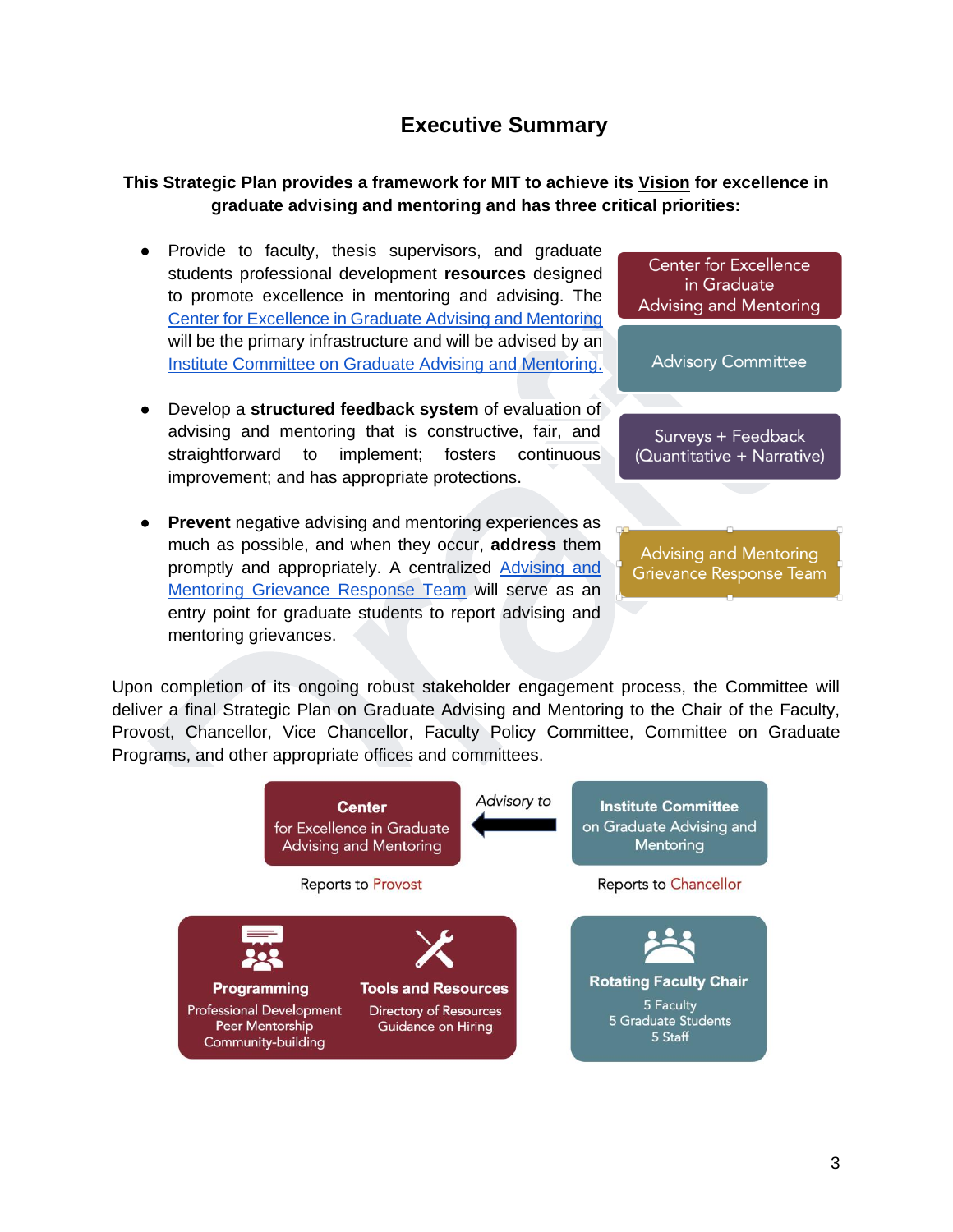# **Introduction**

# <span id="page-3-0"></span>**A. Background**

Graduate students<sup>1</sup> are essential to the MIT Community and are the leaders of tomorrow in their disciplines. One of the important roles of faculty and thesis supervisors is to provide an environment in which graduate students can learn experientially during their research. Typically, graduate students are highly dependent on a faculty member or thesis supervisor for research opportunities, letters of recommendation, authorship credit, and future career support. Moreover, the faculty member or thesis supervisor often has the greatest decision-making authority in whether or not a graduate student is recommended for a degree. For these reasons, graduate students are vulnerable to the power differential between them and their advisor(s). Nevertheless, upon arriving at MIT, our faculty and thesis supervisors often do not have any formal training in or exposure to the principles of excellence in mentorship and advising, and they generally are not provided consistent modes of constructive feedback on their mentoring and advising over the course of their career. Furthermore, the existing processes to mitigate, or enforce accountability for, negative mentoring experiences are opaque and unclear to students.

To address these challenges, the Refinement and [Implementation Committee](https://tf2021.mit.edu/report/graduate-student-advising-and-mentoring) for Graduate Student [Advising and](https://tf2021.mit.edu/report/graduate-student-advising-and-mentoring) Mentoring from the second phase of [Task Force 2021 and](https://tf2021.mit.edu/) Beyond, recommended an [Ad Hoc Committee on Graduate Advising and](https://gradadvisingmentoring.mit.edu/) Mentoring. This Committee was charged with developing a Strategic Plan for Graduate Advising and Mentoring that would include (a) the creation of a platform for faculty and thesis supervisor professional skill development and lifelong learning in mentorship; (b) mechanisms for graduate student feedback; and (c) normalized, equitable metrics of assessment of mentoring that support professional development and can be readily adopted into performance and promotion reviews.

The resulting Committee was formed in late Spring 2021 and launched its efforts in June 2021. The Committee is co-chaired by Paula Hammond (Institute Professor and Head of the Chemical Engineering Department), and Tim Jamison (Associate Provost and Robert Robinson Taylor Professor of Chemistry), and is composed of a total of 10 graduate students and 11 faculty and staff with representation from the MIT Graduate Student Council [\(GSC\)](https://gsc.mit.edu/) and each of the Schools and the College. A list of the names and affiliations of each Committee member is found in [Appendix A.](#page-17-0) 

## **B. Strategic Plan Development and Architecture**

<sup>&</sup>lt;sup>1</sup> For the purpose of this Strategic Plan, graduate students are defined as full-time masters or doctoral program students as well as students in professional programs who are advised/mentored by a faculty member or thesis supervisor. Not included, for example, are students in the Sloan School of Management Executive MBA program.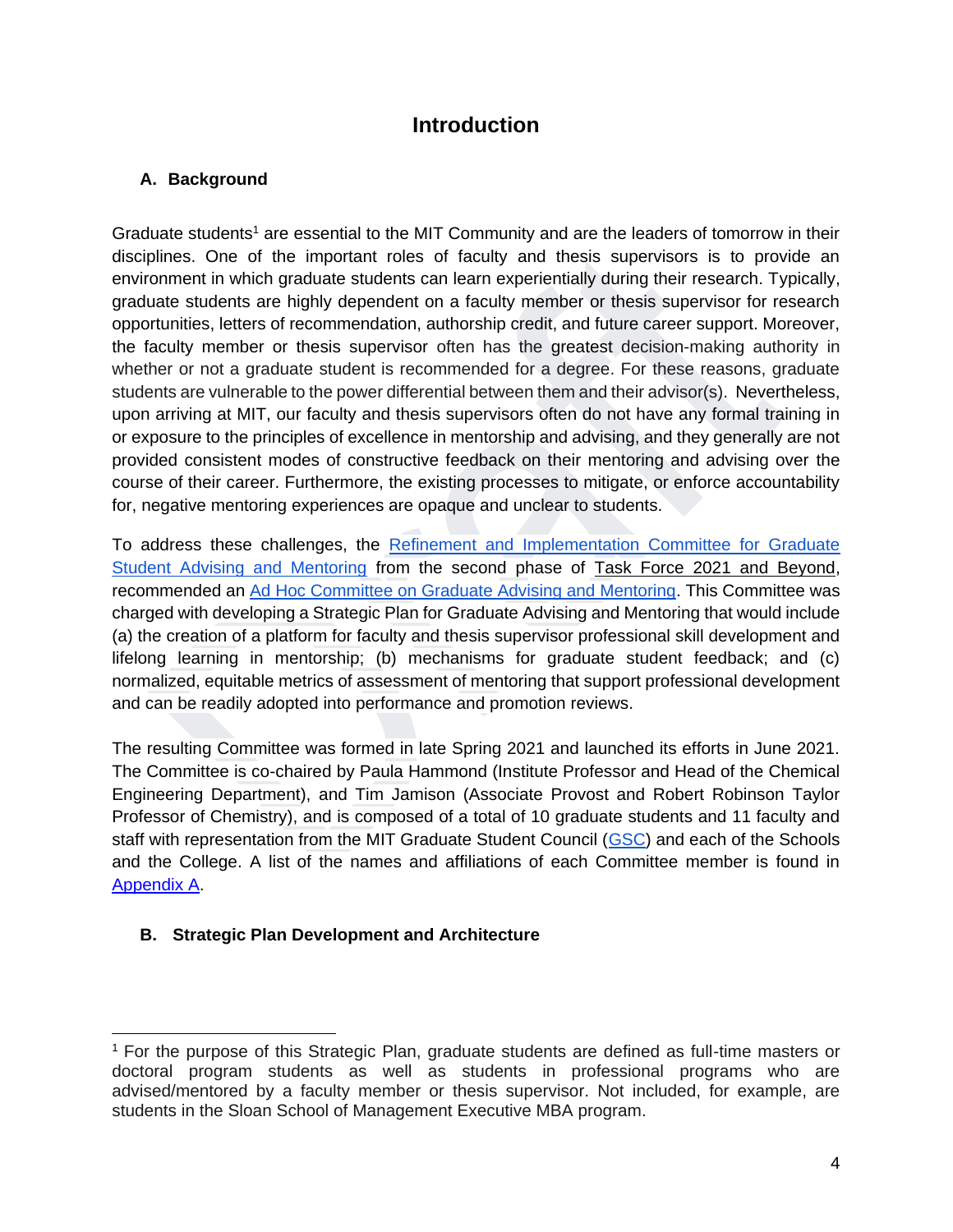The development of the Strategic Plan for Graduate Advising and Mentoring described herein builds upon ongoing initiatives led by the Provost's Office, the Chancellor's Office, the Schools and College, and the GSC. These efforts include the MIT response to the [NASEM Report on the](https://www.nap.edu/read/24994/chapter/1)  Sexual [Harassment of Women](https://www.nap.edu/read/24994/chapter/1) in Academia including [guaranteed transitional](https://oge.mit.edu/finances/financial-assist/guaranteed-transitional-support/) support for graduate students [who switch](https://oge.mit.edu/finances/financial-assist/guaranteed-transitional-support/) advisors; a pilot mentorship training program for faculty in the School of Engineering drawing upon expertise from the Center for the [Improvement of Mentored](https://cimerproject.org/) [Experiences in](https://cimerproject.org/) Research (CIMER); the [MIT Graduate Advising Playbook,](https://drive.google.com/file/d/1tKU6whET8fEZlJbPJI5XjN6Kn5OQfCl4/view) a list of advising and mentoring best practices developed in 2019; and the Graduate Student Council's (GSC) [Research Advising Survey.](https://gsc.mit.edu/wp-content/uploads/2021/04/MITAdvising2021_MITWide_FinalReport.pdf) 

Figure 1 summarizes the architectural layout of the Strategic Plan. Included are a [Mission](#page-6-0)  [Statement,](#page-6-0) which summarizes the charge of the Committee, and a [Vision Statement,](#page-6-0) which describes the Committee's aspiration for advising and mentoring at MIT. A [Values Statement](#page-6-0) unique to the charge of this Committee was not developed. Rather, the Committee was guided by the current draft of [MIT's Values Statement,](https://web.mit.edu/valuescomm-report/values-statement-report.pdf) along with an understanding of the importance of cultural awareness in mentoring.

The Committee set four **Goals**, listed below. These general themes align with MIT's [Values,](https://web.mit.edu/valuescomm-report/values-statement-report.pdf)  enable the [Mission,](#page-6-0) and delineate the Committee's [Vision](#page-6-0) for graduate student advising and mentoring at MIT.

- [Goal 1](#page-9-0) Ensure an Institutional Culture of Excellence in Advising and Mentoring
- [Goal 2](#page-11-0) Enhance Knowledge and Skills in Effective Advising and Mentorship
- [Goal 3](#page-13-0) Incentivize and Reinforce Individual Excellence in Advising and Mentoring
- [Goal 4](#page-15-0) Address Negative Advising and Mentoring Experiences

In order to achieve these Goals, the Committee designed 11 specific and measurable **Objectives**. These objectives consider the recommendations from both the [NASEM Report on the](https://www.nap.edu/read/25568/chapter/1) Science of [Effective Mentorship](https://www.nap.edu/read/25568/chapter/1) and the 2021 GSC [Research](http://gsc.mit.edu/advising-survey/results) Advising Survey. The Committee developed **Strategies** for meeting each objective and has recommended **Tactics** for their implementation.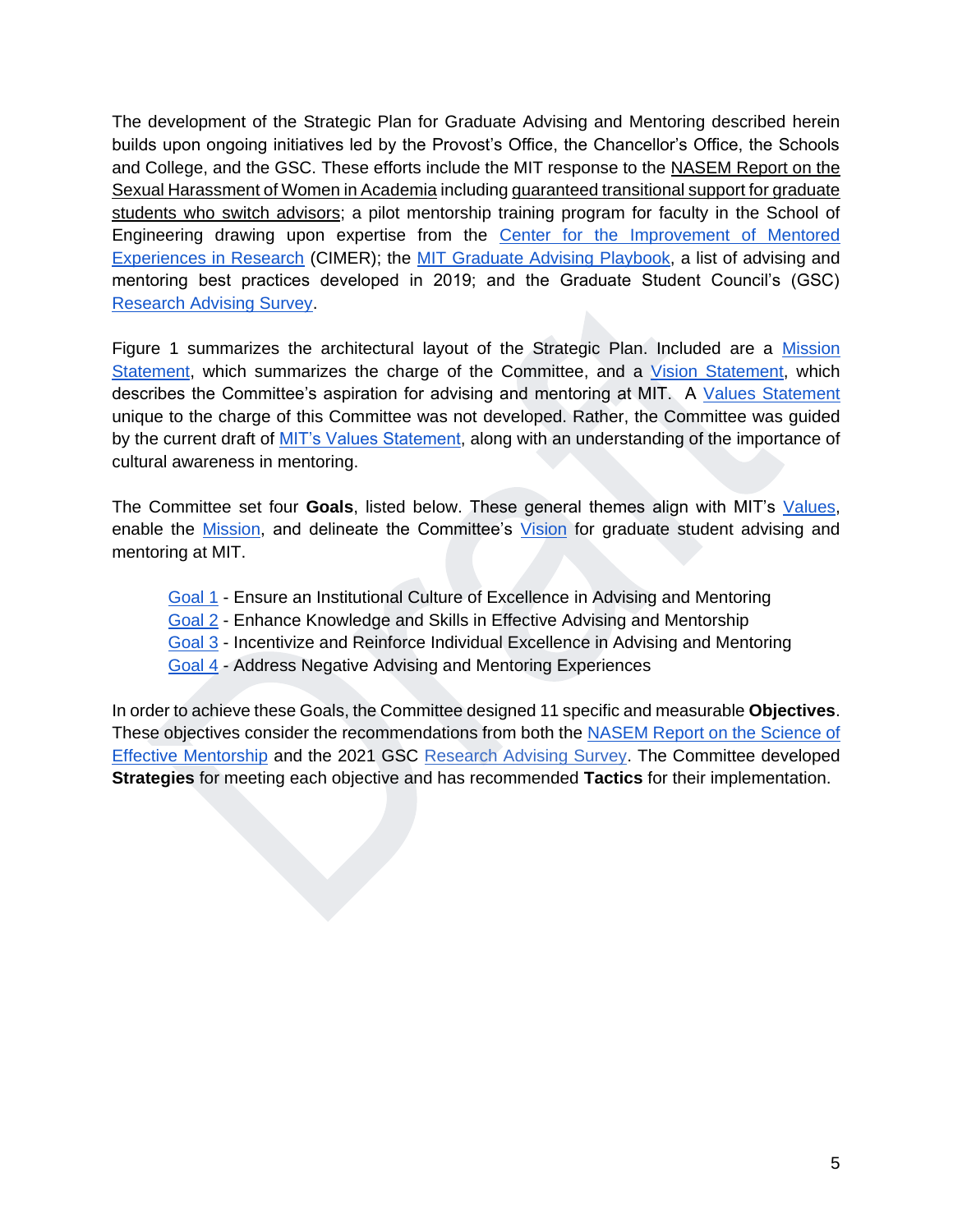

**Figure 1**. Architectural layout of the Strategic Plan for Graduate Mentoring and Advising.

## **C. Committee Process**

The Ad Hoc Committee on Graduate Advising and Mentoring met 15 times as a group*.* Four subgroups were formed, each with a focus on one of the four Goals of the strategic plan. Each subgroup developed Strategies and Tactics for each of the Objectives associated with their Goal. Each of these subgroups met several times in addition to the all-group meetings. Meetings of the entire Committee were dedicated to learning about best-practices in the field, related initiatives at MIT, and discussing and revising the recommendations of the subgroups. Revisions were solicited from all Committee members and are reflected in this version of the Plan.

# **D. How to Read this Strategic Plan**

In this document, the Objectives and Strategies for each of the four Goals are provided starting on page 10. Recommended Tactics are presented in a [supplemental document.](https://gradadvisingmentoring.mit.edu/sites/default/files/media/documents/2022-04/supplemental-document-to-the-draft-strategic-plan-for-graduate-advising-and-mentoring.pdf)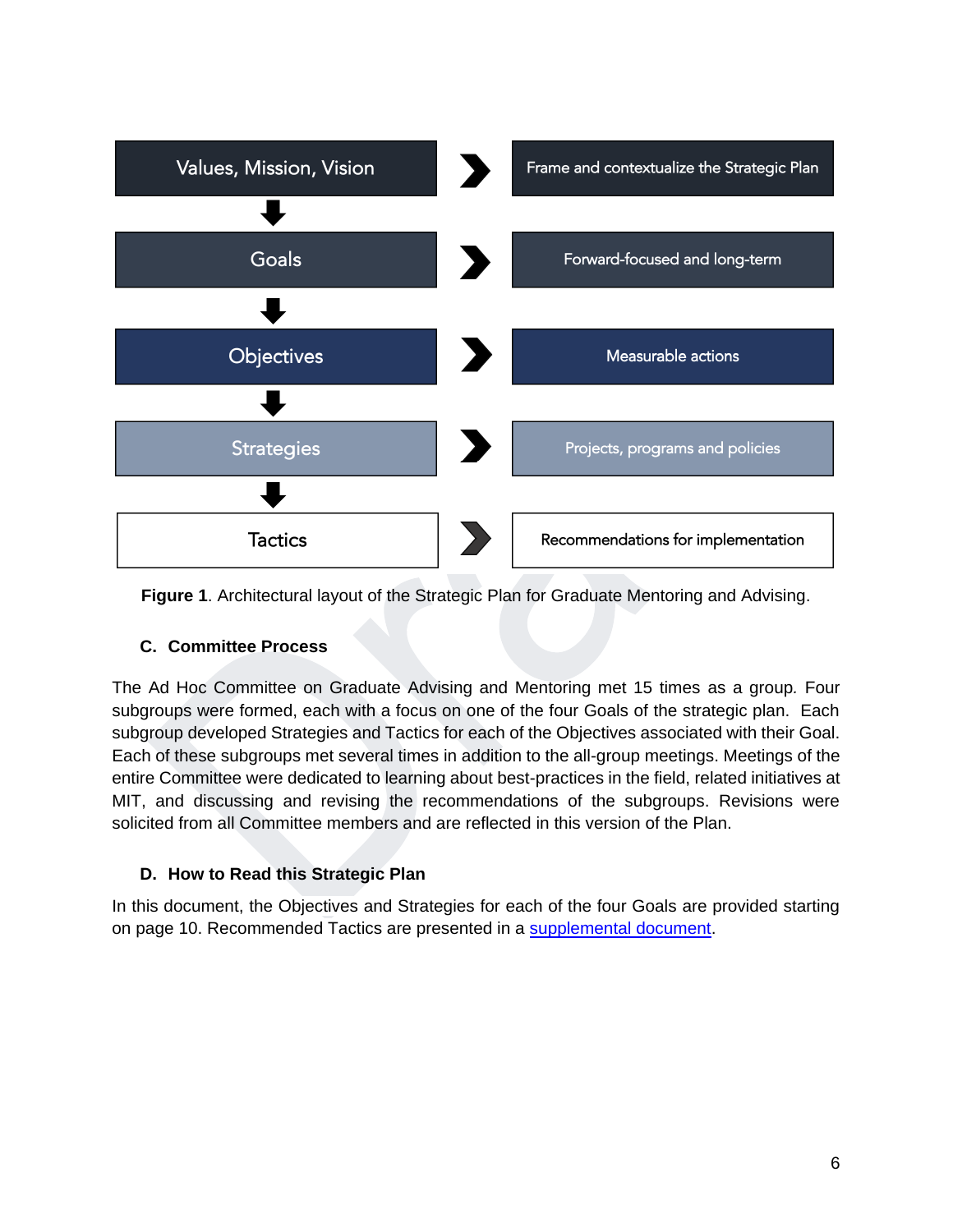# **Mission Statement**

<span id="page-6-0"></span>The Mission of the Ad Hoc Committee on Graduate Advising and Mentoring is to develop a strategic plan focused on excellence in graduate student mentoring and advising that provides a platform for skill development for faculty, thesis supervisors, and graduate students; lifelong learning in mentorship; mechanisms for graduate student feedback; and normalized, equitable metrics of assessment of mentoring that can be adopted in faculty development and promotion reviews.

# **Vision Statement**

Our Vision for MIT is a culture of excellence in mentoring and advising, one that fosters the wellbeing, research, and professional development of *all* graduate students, faculty, and thesis supervisors.

# **Values Statement**

[MIT's Values Statement](https://web.mit.edu/valuescomm-report/values-statement-report.pdf) (currently under development) + culturally aware mentoring.<sup>2</sup>

 $2$  [CIMER defines](https://cimerproject.org/culturally-aware-mentoring-resources-2/) culturally aware mentoring as "mentoring practices in which mentors recognize their own culturally shaped beliefs, perceptions, and judgments and are cognizant of cultural differences and similarities between themselves and their mentees."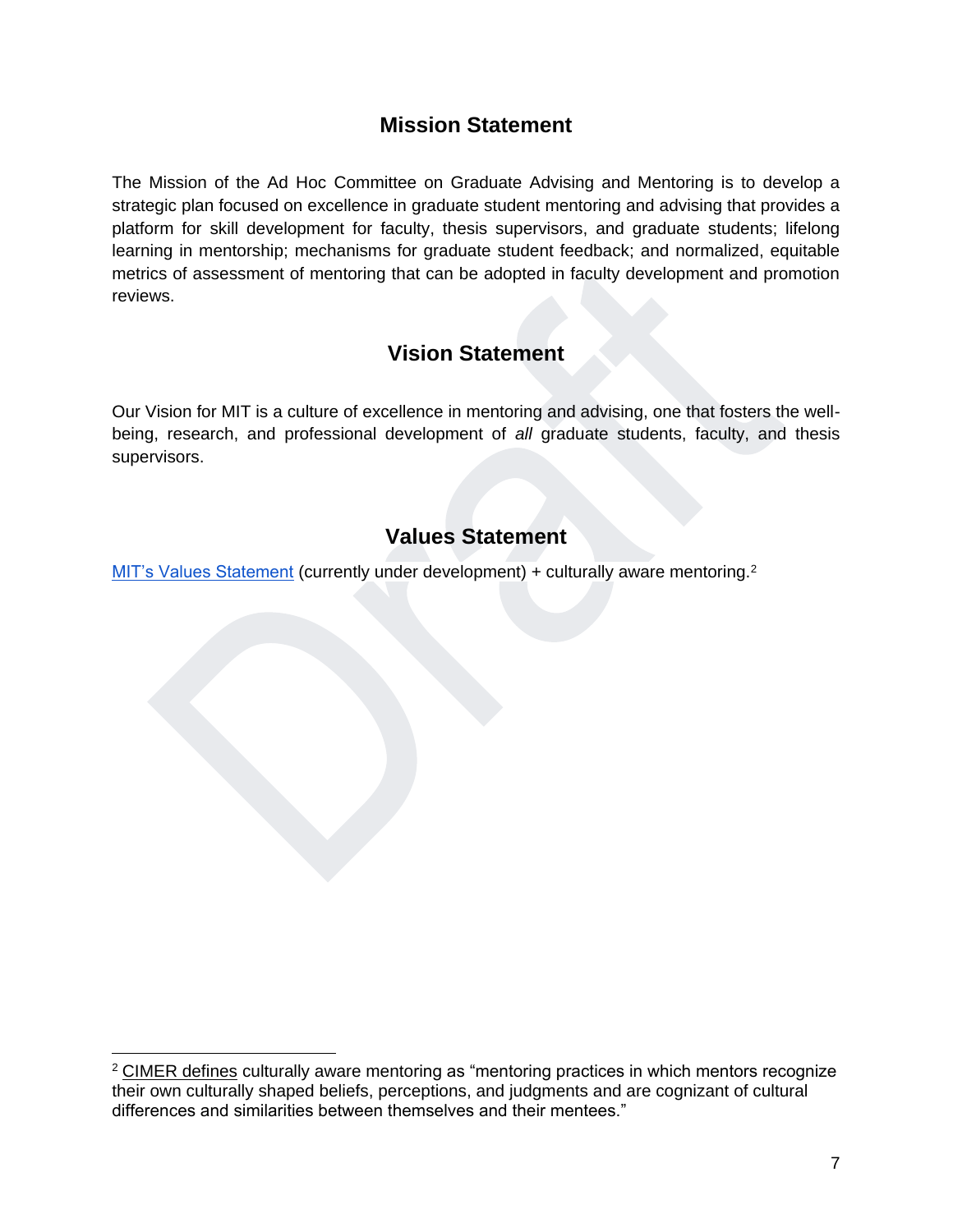# **Essential Infrastructure**

<span id="page-7-0"></span>Excellence in advising and mentoring requires that resources and support be available to all faculty, thesis supervisors and graduate students across MIT. The Committee therefore proposes that MIT expand its current infrastructure to include the following:

- Center for Excellence in Graduate Advising and Mentoring
- Institute Committee on Graduate Advising and Mentoring
- Advising and Grievance Response Team

# *1. MIT's Center for Excellence in Graduate Advising and Mentoring*

As illustrated in Figure 2 left, the **primary role** of the **Center** would be to offer an array of **programming** including professional development workshops, as well as to provide **tools and other resources to graduate students, faculty and thesis supervisors** to support excellence in advising and mentoring. Such offerings are detailed in [Goal 2,](#page-11-0) and further elaborated upon in the [supplemental](https://gradadvisingmentoring.mit.edu/sites/default/files/media/documents/2022-04/supplemental-document-to-the-draft-strategic-plan-for-graduate-advising-and-mentoring.pdf) document. The Center would also support and provide expertise to stakeholders in the implementation of select Strategies defined withi[n Goal 1,](#page-9-0) [Goal 3](#page-13-0) and [Goal 4](#page-15-0).

As one of the primary functions of the Center is to develop and provide professional development resources for faculty and thesis supervisors, the Center would reside within the Office of the Provost and would be led by full-time, PhD-level personnel, as is the case in comparable Centers at other academic institutions.

## *2. Institute Committee on Graduate Advising and Mentoring*

As illustrated in Figure 2 right, the **primary role** of the **Institute Committee on Graduate Advising and Mentoring** would be to serve as an **advisory body to MIT's Center for Excellence in Graduate Advising and Mentoring**. It would also stay apprised on trends in advising and mentoring across MIT, raise awareness of resources and best practices in advising and mentoring, as well as work closely with stakeholders on select Strategies described throughout the Plan.

The Committee would be a Standing Institute Committee that reports to the Chancellor. That the Center reports to the Provost and is advised by a Committee that reports to the Chancellor exemplifies the shared responsibility of faculty and graduate students in the professional relationship. The Committee would have a rotating chair with a membership described below.

## *Committee Membership*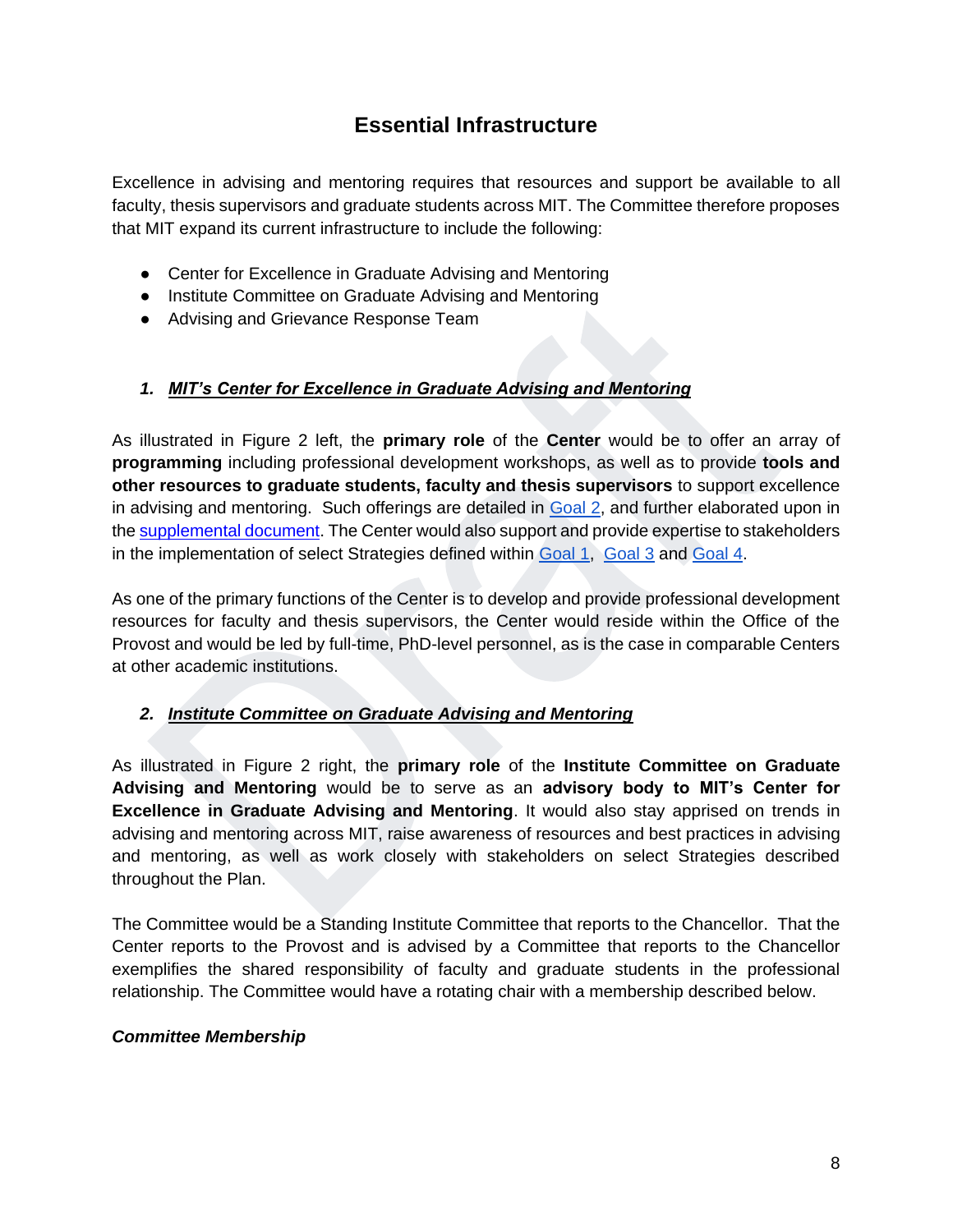<span id="page-8-0"></span>*Rotating Committee Chair + Faculty Members (5 faculty total) -* Chair of [CGP](https://oge.mit.edu/gpp/oversight/cgp/) or designee + Chair of  $FPC$  (Chair of the Faculty) or designee  $+$  two faculty members who have demonstrated a commitment to mentoring and advising.

*Graduate Students (5 total) -* GSC President + four appointed graduate students.

*Staff (5 total) -* Senior Associate Dean of OGE or their designee + Director of TLL or their designee + three Graduate Administrators.



**Figure 2**. Summary of MIT's Center for Excellence in Graduate Advising and Mentoring and the Institute Committee on Graduate Advising and Mentoring.

# *3. Advising and Mentoring Grievance Response Team*

The **primary role** of the **Advising and Mentoring Grievance Response Team** would be to serve as an entry point for graduate students to report a grievance (Strategy 4.2.1). The Team would make DLC Heads aware of potential response options upon a graduate student filing a grievance, and would prepare an annual aggregated report that is shared with the MIT community.

This Team would be a centralized resource chaired by the Vice Chancellor or designee within the Office of the Vice Chancellor. It would be composed of representatives from OGE and/or IDHR and/or HR. Two faculty members experienced with graduate advising and mentoring matters would serve in a consulting capacity. The duration of service in this role for faculty members would be anticipated to be two years.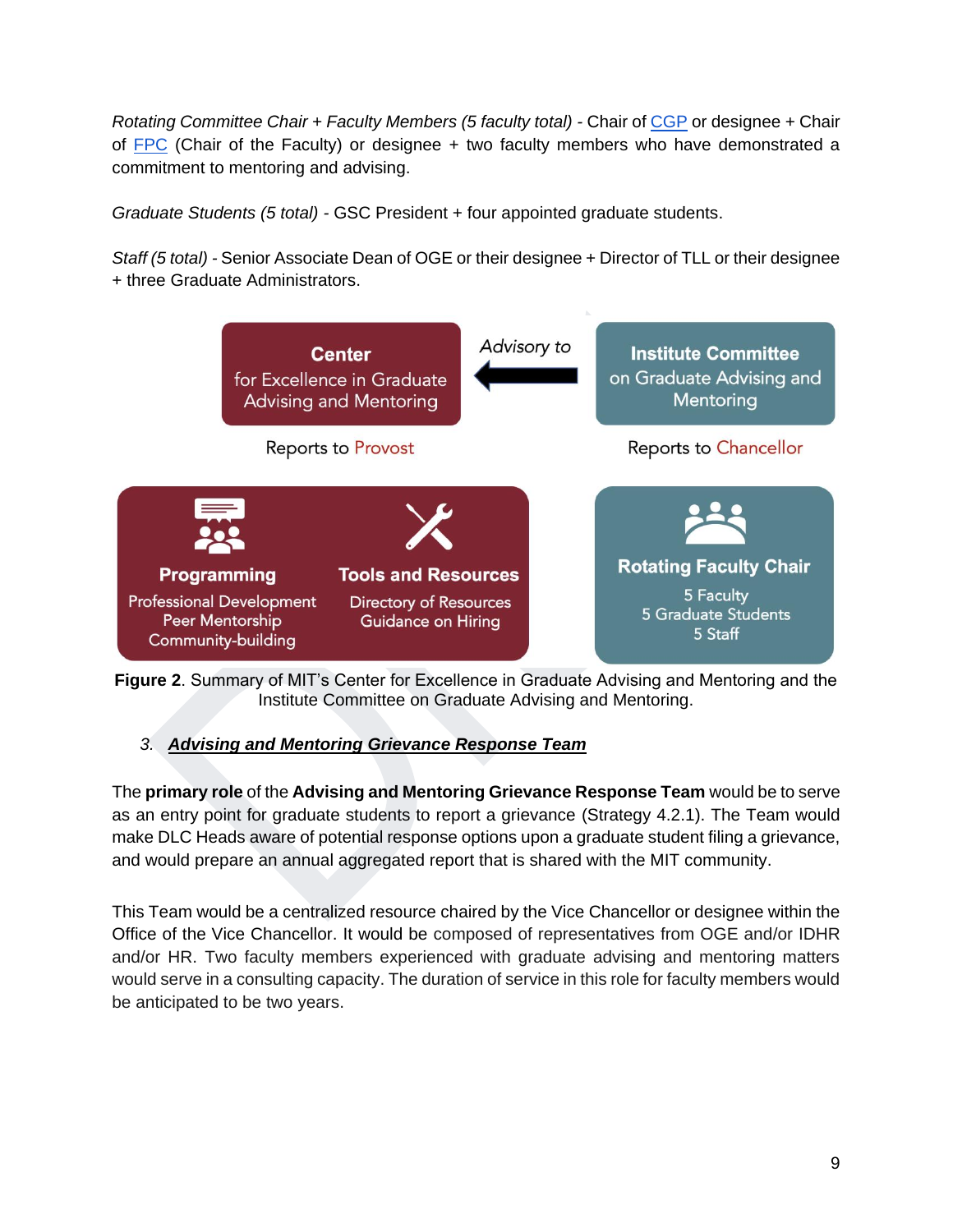# **Ensure an Institutional Culture of Excellence in Advising and Mentoring**

<span id="page-9-0"></span>

| <b>Objective 1.1</b>                                                                                                                                     |
|----------------------------------------------------------------------------------------------------------------------------------------------------------|
| Define excellence and communicate the definitions throughout MIT.                                                                                        |
| Strategy 1.1.1                                                                                                                                           |
| <b>Determine</b> the attributes that define a culture of excellence in graduate advising and mentoring.                                                  |
| Strategy 1.1.2                                                                                                                                           |
| <b>Communicate</b> the attributes that define a culture of excellence in graduate advising and<br>mentoring.                                             |
| <b>Objective 1.2</b>                                                                                                                                     |
| Provide Institutional resources designed to foster excellence.                                                                                           |
| Strategy 1.2.1                                                                                                                                           |
| <b>Develop a Center</b> that provides resources to faculty, thesis supervisors and graduate students to<br>support excellence in advising and mentoring. |
| <b>Objective 1.3</b>                                                                                                                                     |
| Incentivize excellence throughout the organization.                                                                                                      |
| Strategy 1.3.1                                                                                                                                           |
| Incentivize and reward DLCs that collectively excel in graduate advising and mentoring.                                                                  |
| <b>Strategy 1.3.2</b>                                                                                                                                    |
| <b>Identify and highlight</b> advising and mentoring best practices that have been demonstrated in the<br>Schools, the College, and the DLCs.            |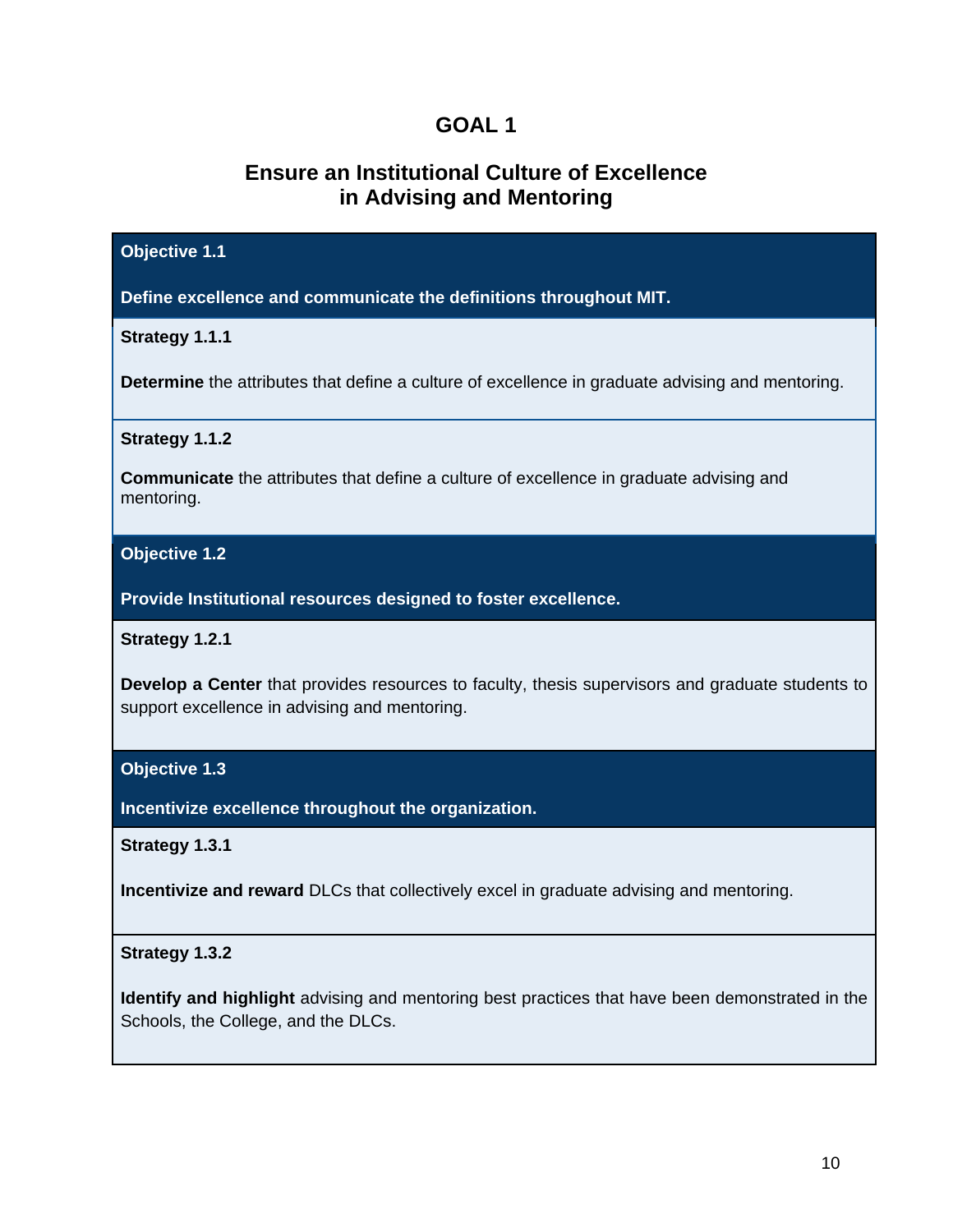# **Objective 1.4**

**Assess MIT's progress in advising and mentoring on an ongoing basis.** 

# **Strategy 1.4.1**

**Conduct** assessments to identify Institute, School, College, and DLC trends in graduate advising and mentoring.

## **Strategy 1.4.2**

**Review and discuss** with appropriate protections the results of Strategy 1.4.1.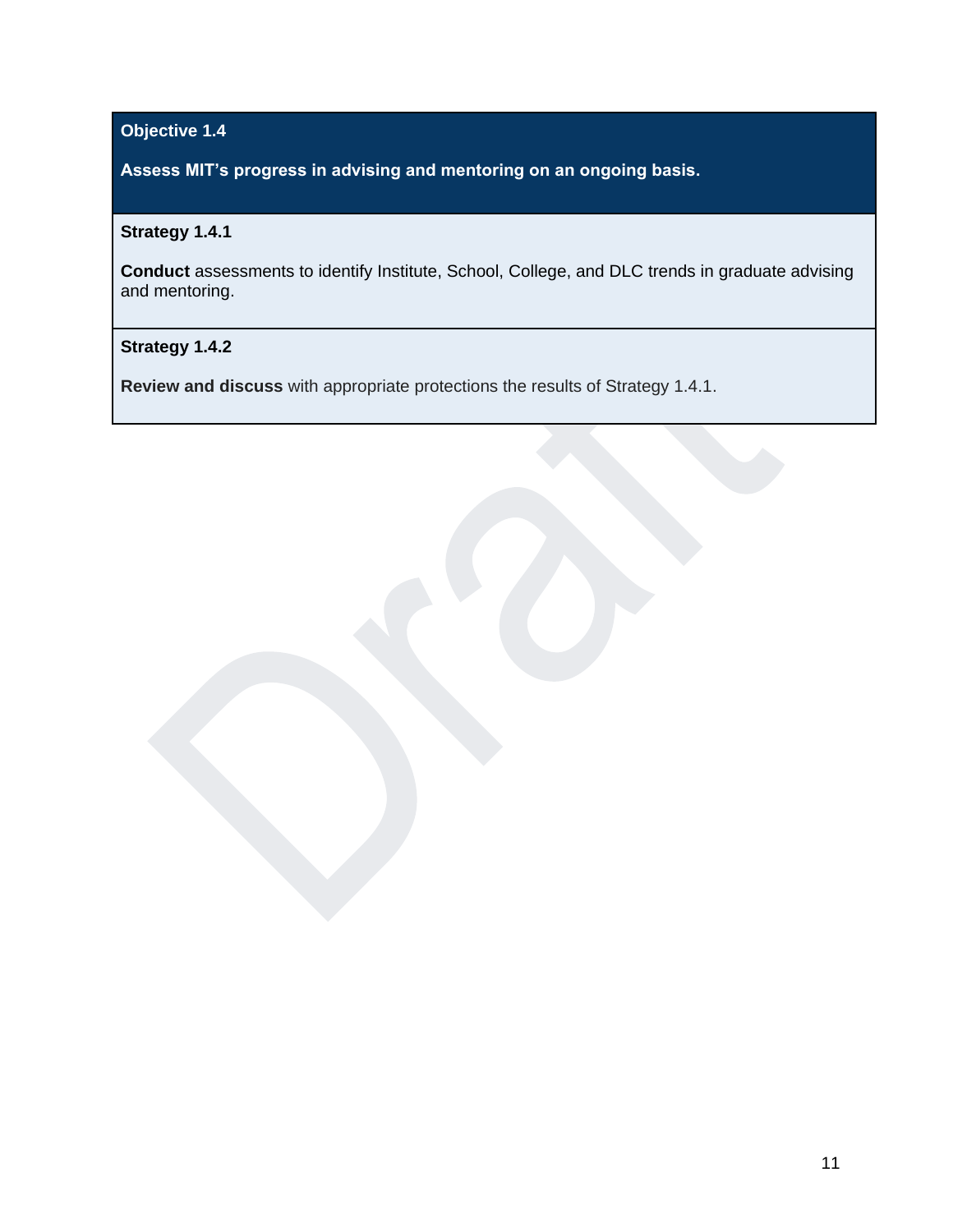# **Enhance Knowledge and Skills in Effective Advising and Mentoring**

<span id="page-11-0"></span>

| <b>Objective 2.1</b>                                                                                                            |
|---------------------------------------------------------------------------------------------------------------------------------|
| Provide faculty and thesis supervisors with evidence-based resources that support<br>excellence in advising and mentoring.      |
| <b>Strategy 2.1.1</b>                                                                                                           |
| <b>Provide</b> professional development workshops for faculty and thesis supervisors.                                           |
| <b>Strategy 2.1.2</b>                                                                                                           |
| Increase awareness of resources that support faculty and thesis supervisors in their roles as<br>graduate advisors and mentors. |
| Strategy 2.1.3                                                                                                                  |
| <b>Establish</b> programs and provide discussion opportunities to share experiences and best practices.                         |
| <b>Objective 2.2</b>                                                                                                            |
| Provide graduate students with evidence-based resources that enable them to establish and<br>maintain effective mentorships.    |
| <b>Strategy 2.2.1</b>                                                                                                           |
| <b>Provide</b> information to graduate students on how to establish a mentoring network.                                        |
| <b>Strategy 2.2.2</b>                                                                                                           |
| <b>Provide</b> workshops and information to graduate students on how to excel as <i>mentees</i> .                               |
| <b>Strategy 2.2.3</b>                                                                                                           |
| Provide workshops and information to graduate students on how to excel as <i>mentors</i> .                                      |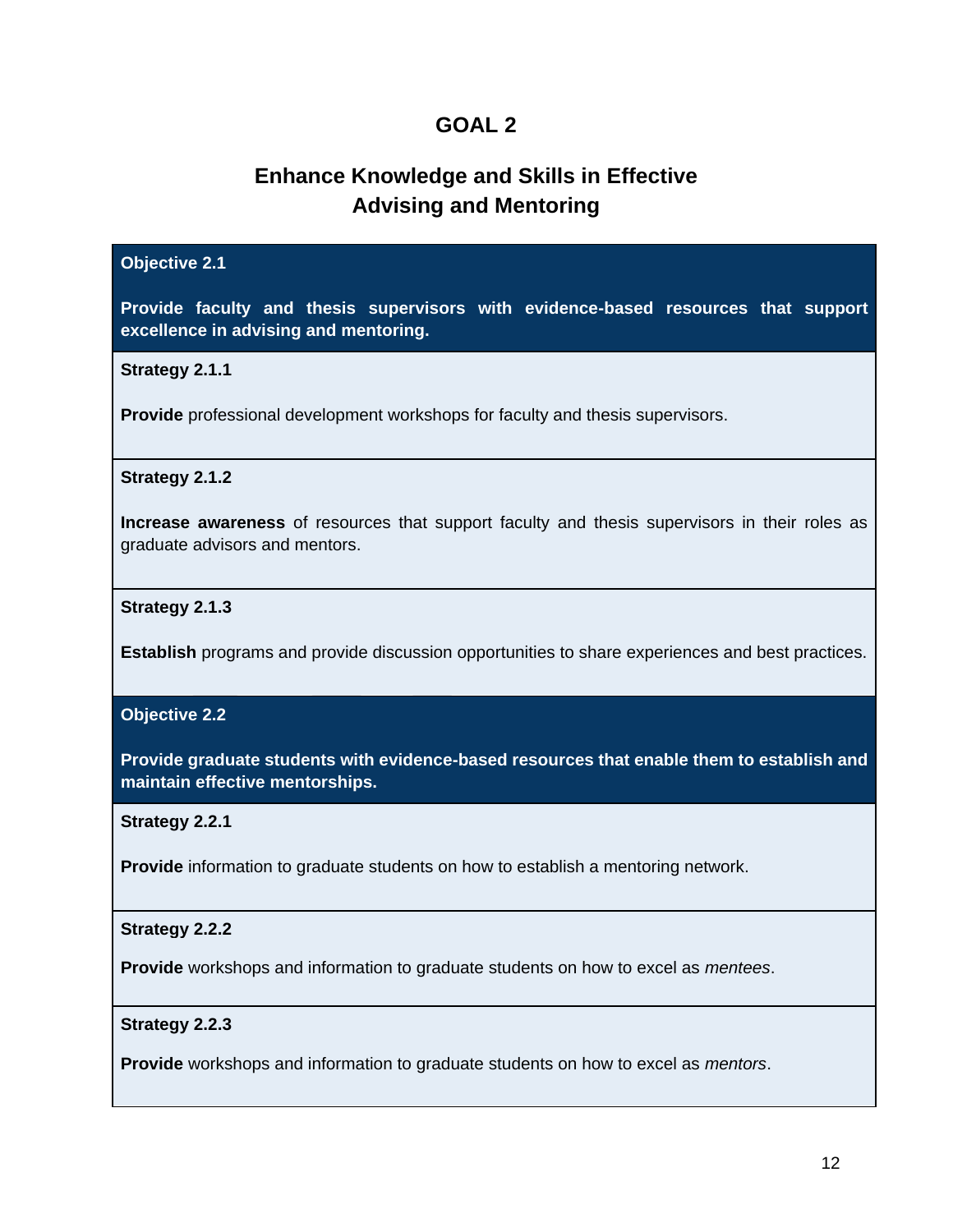**Strategy 2.2.4**

**Increase awareness** of resources for the professional development of graduate students.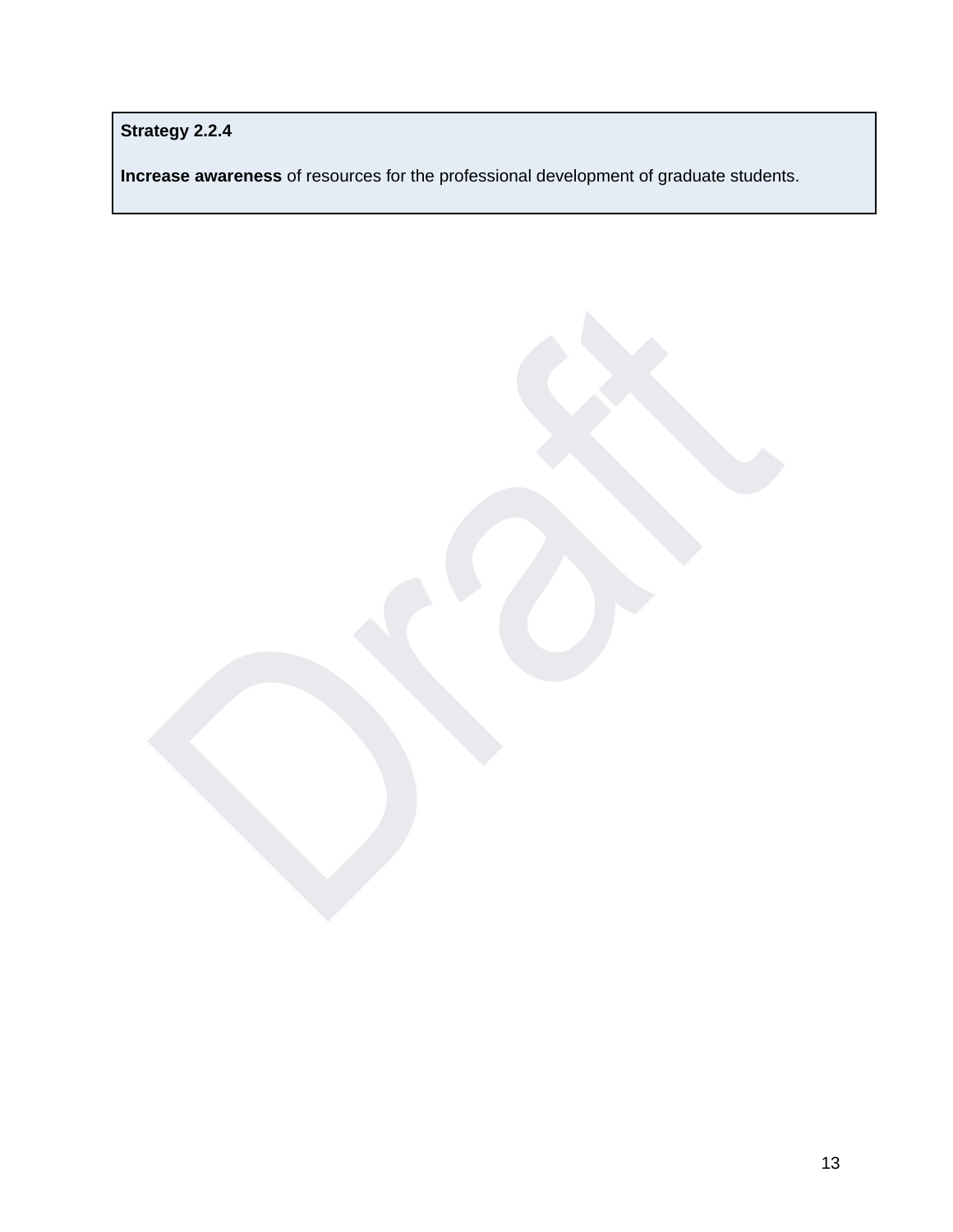# **Incentivize and Reinforce Individual Excellence in Advising and Mentoring**

## <span id="page-13-0"></span>**Objective 3.1**

**Include consideration of advising and mentoring plans in the hiring of faculty.**

#### **Strategy 3.1.1**

**Encourage** graduate advising and mentoring statements in applications for faculty positions.

#### **Strategy 3.1.2**

**Provide** best practices to search committees for evaluating the graduate advising and mentoring potential of faculty candidates.

#### **Strategy 3.1.3**

**Discuss** graduate advising and mentoring with faculty candidates during their interviews.

#### **Objective 3.2**

**Use structured feedback systems both to evaluate the mentorship competencies of faculty and thesis supervisors and foster continuous improvement.**

#### **Strategy 3.2.1**

**Implement** two-way feedback mechanisms for the purpose of continuous improvement.

#### **Strategy 3.2.2**

**Establish** annual assessments to evaluate the advising and mentoring experiences of all graduate students.

#### **Strategy 3.2.3**

**Conduct** exit surveys of graduate students.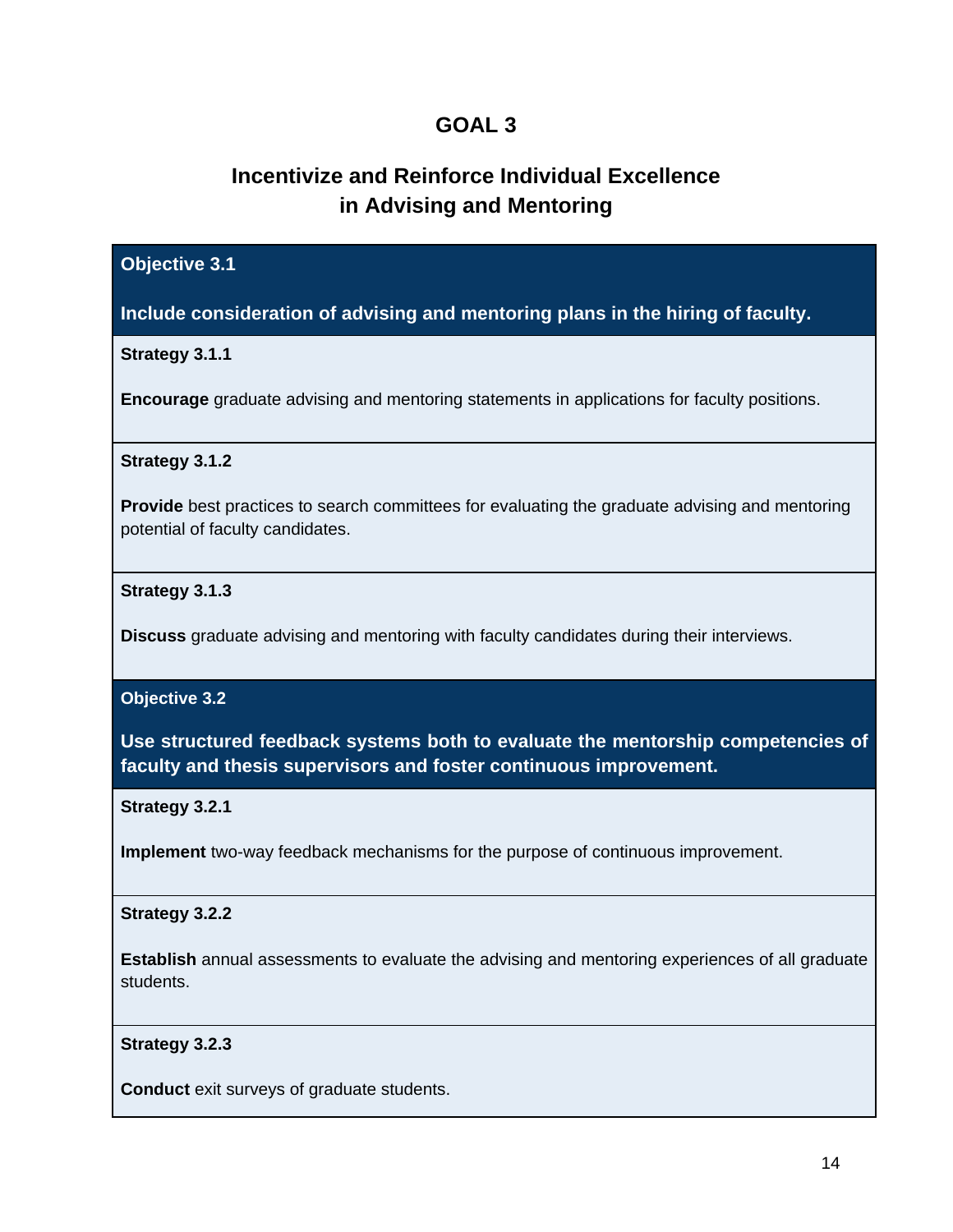## **Strategy 3.2.4**

**Include** graduate student feedback in annual merit performance review and promotion and tenure processes.

## **Objective 3.3**

**Incentivize and recognize faculty and thesis supervisors for exceptional advising and mentoring.**

## **Strategy 3.3.1**

**Incentivize** faculty and thesis supervisors to be proactive in amplifying their advising and mentoring practices.

## **Strategy 3.3.2**

**Create** an Institute-level award that recognizes excellence in mentoring and advising.

## **Strategy 3.3.3**

**Highlight** demonstrated excellence in advising and mentoring throughout the Institute.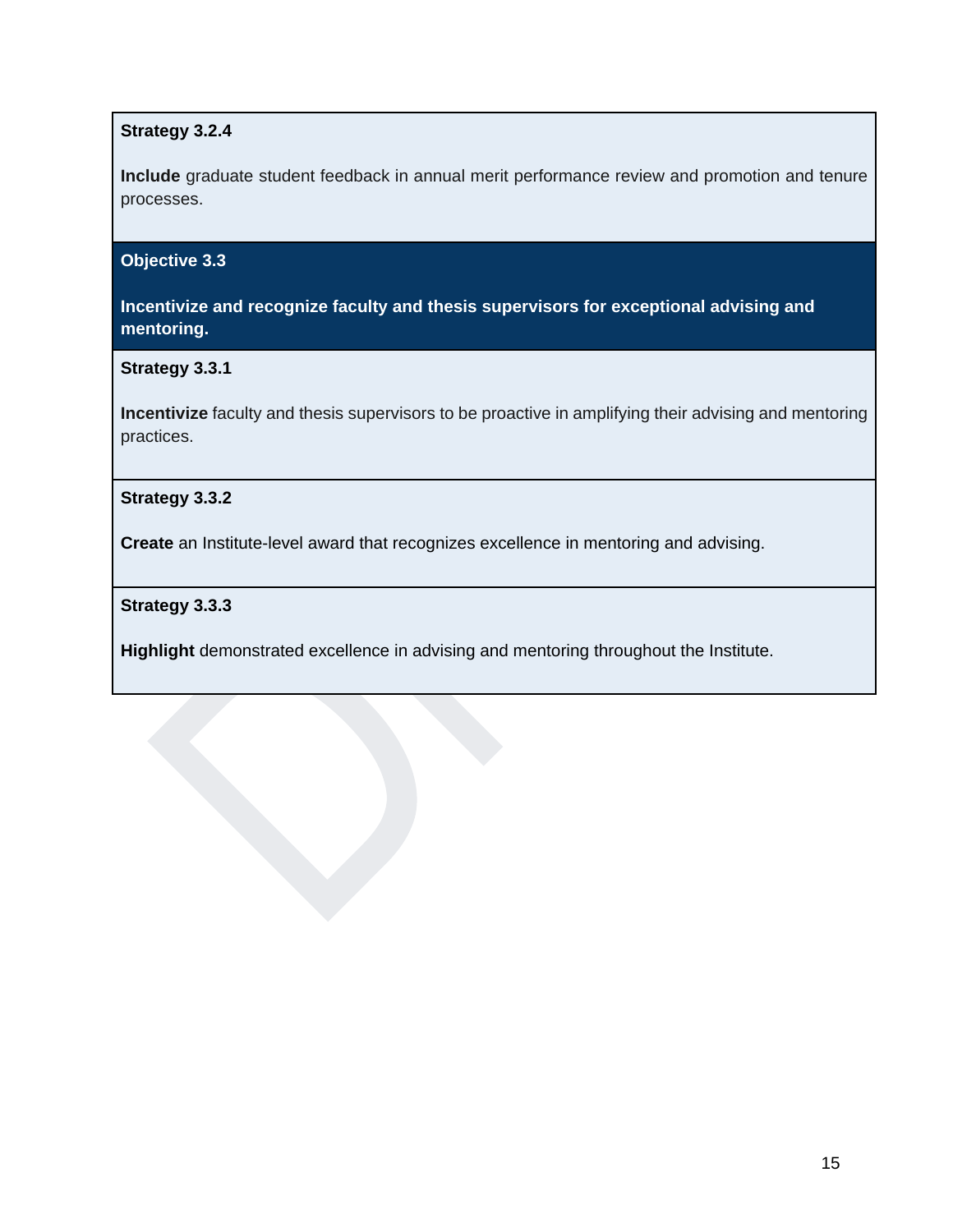# <span id="page-15-0"></span>**Address Negative Advising and Mentoring Experiences**

#### **Objective 4.1**

**Enhance support for graduate students experiencing negative advising and mentoring situations.**

#### **Strategy 4.1.1**

**Identify** a centralized Advising and Mentoring Grievance Response Team.

#### **Strategy 4.1.2**

**Raise** awareness of resources whose aims include fostering reconciliation (when possible and appropriate) between graduate students and faculty or thesis supervisors.

#### **Strategy 4.1.3**

**Raise** awareness of the options available to graduate students for formal and informal reporting of advising and mentoring grievances.

#### **Strategy 4.1.4**

**Increase** awareness of [Potential Outcomes and Sanctions](https://idhr.mit.edu/policies-procedures/faculty-outcomes) and [MIT's non-retaliation policies.](https://policies.mit.edu/policies-procedures/90-relations-and-responsibilities-within-mit-community/97-non-retaliation)

#### **Strategy 4.1.5**

**Amplify** awareness of the [Guaranteed Transitional Support Program](https://oge.mit.edu/finances/financial-assist/guaranteed-transitional-support/) for graduate students who wish to change research advisors or groups.

#### **Strategy 4.1.6**

**Provide** DLC Heads with information and resources for addressing advising and mentoring grievances.

**Objective 4.2**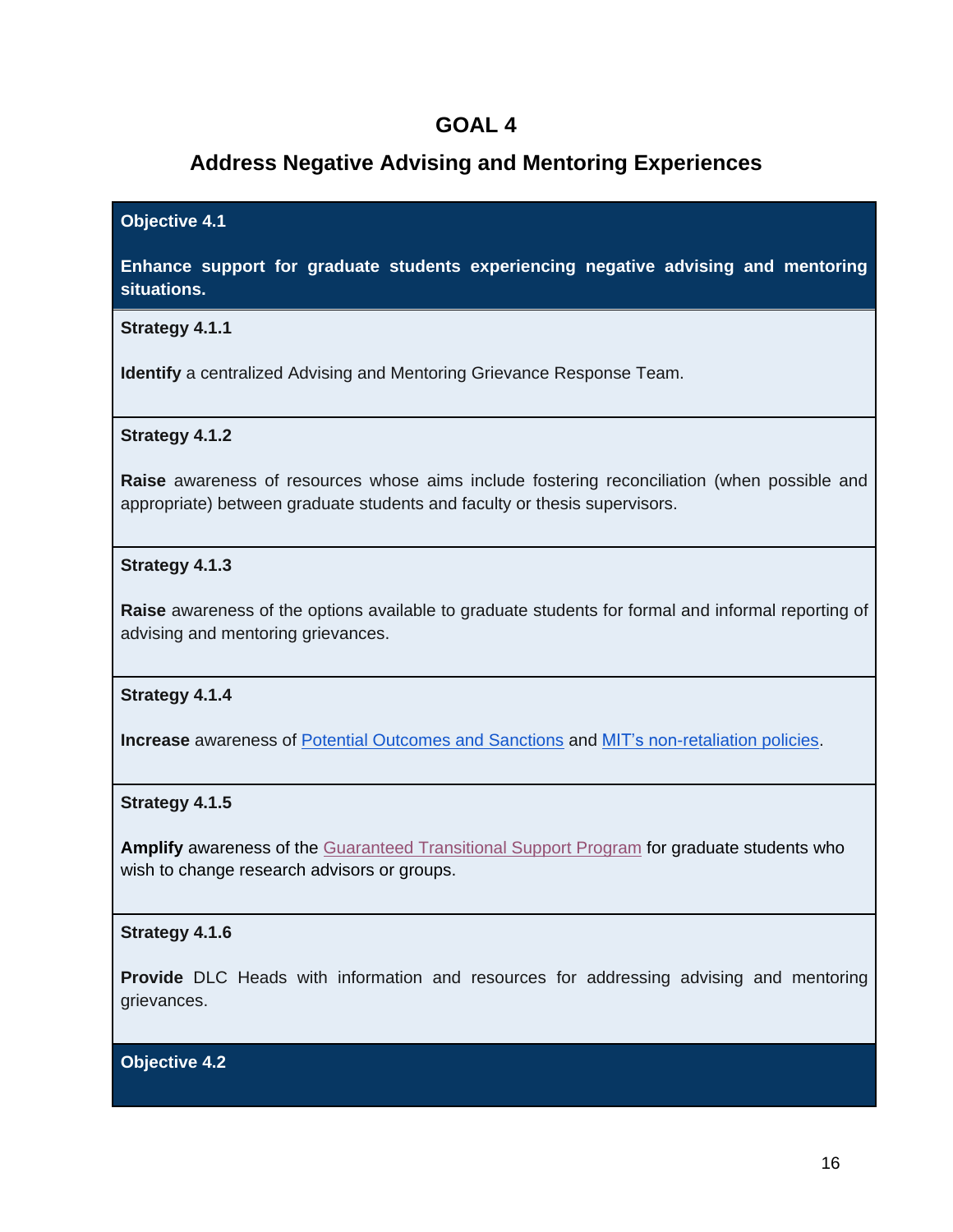# **Enhance existing reporting processes, intervention mechanisms, corrective measures, and protections.**

#### **Strategy 4.2.1**

**Establish** options for informal and formal reporting of an advising and mentoring grievance.

#### **Strategy 4.2.2**

**Implement** resolution practices and enforce retaliation policies related to advising and mentoring grievances.

**Strategy 4.2.3**

**Enhance** the EthicsPoint Hotline for graduate students who wish to report an advising and mentoring grievance using this mechanism.